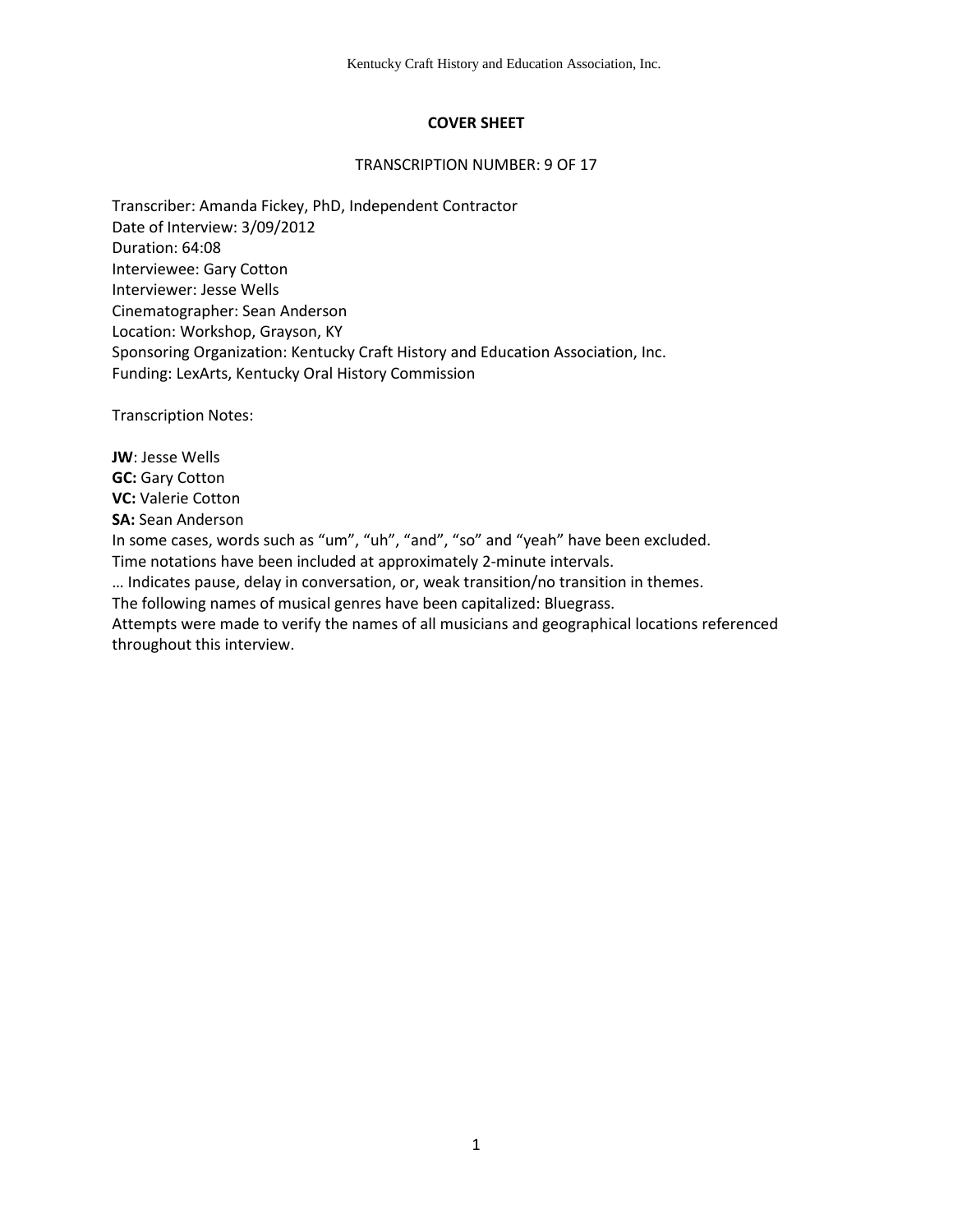**JW:** Can we start off with telling where you were born and talk about maybe how you grew up, your interest in music and your family?

**GC:** Born in Grayson. Raised here in my hometown. I've come by it; I guess it's passed down through the family. My Dad was always a woodworker. And like we were talking earlier, Mom, she was the one that loved the music and I got my woodworking from Dad. I've always been one that wanted to try different things and enjoy, I enjoy music as well so… That's kind of how we got started into it, Jesse.

**JW:** What kind of woodworking did your father do?

**GC:** Dad started out building cabinets and so forth. Grandfather clocks. Just about the biggest and last thing he did was he actually built a wooden car. He and Mom enjoyed that while she was here. They both had fun with that. That was really entertaining and a great big achievement for him.

**JW:** Who taught him to do that type of work?

**GC:** … Well, I don't know, Dad, where did you get yours from now? [Turns off camera to ask question]

## **[GC's father responds off camera: "See, my father was a carpenter too. He was a house builder.]**

**GC:** It's been in the family for a long time.

**JW:** Yeah.

**GC:** But now, I got mine from him. Dad was always the woodworker in the family. I'd always slip out and get in his shop and be messing with his tools when I was younger, you know.

**JW:** What kind of music did your mom sing?

**GC:** Mom loved to sing Gospel in churches. They had a small Gospel group, and her and her sister sang in church a lot. But her true love was Bluegrass music. She loved it. On her last year or so she would actually lie in the bed and sing for me and I'd play some, and she'd sing.

### **[Video interrupted by dog barking outside]**

### **2:34**

**GC:** She um, she would have Dad take her out when she had been down in the bed sick and go sing Bluegrass music. She loved it.

**VC:** She had thousands of CD's, didn't she?

**GC:** Yeah. She has enough CD's and music down there that she could start her own store in music. It was unreal.

**JW:** Did anybody else in the family build instruments that you know of?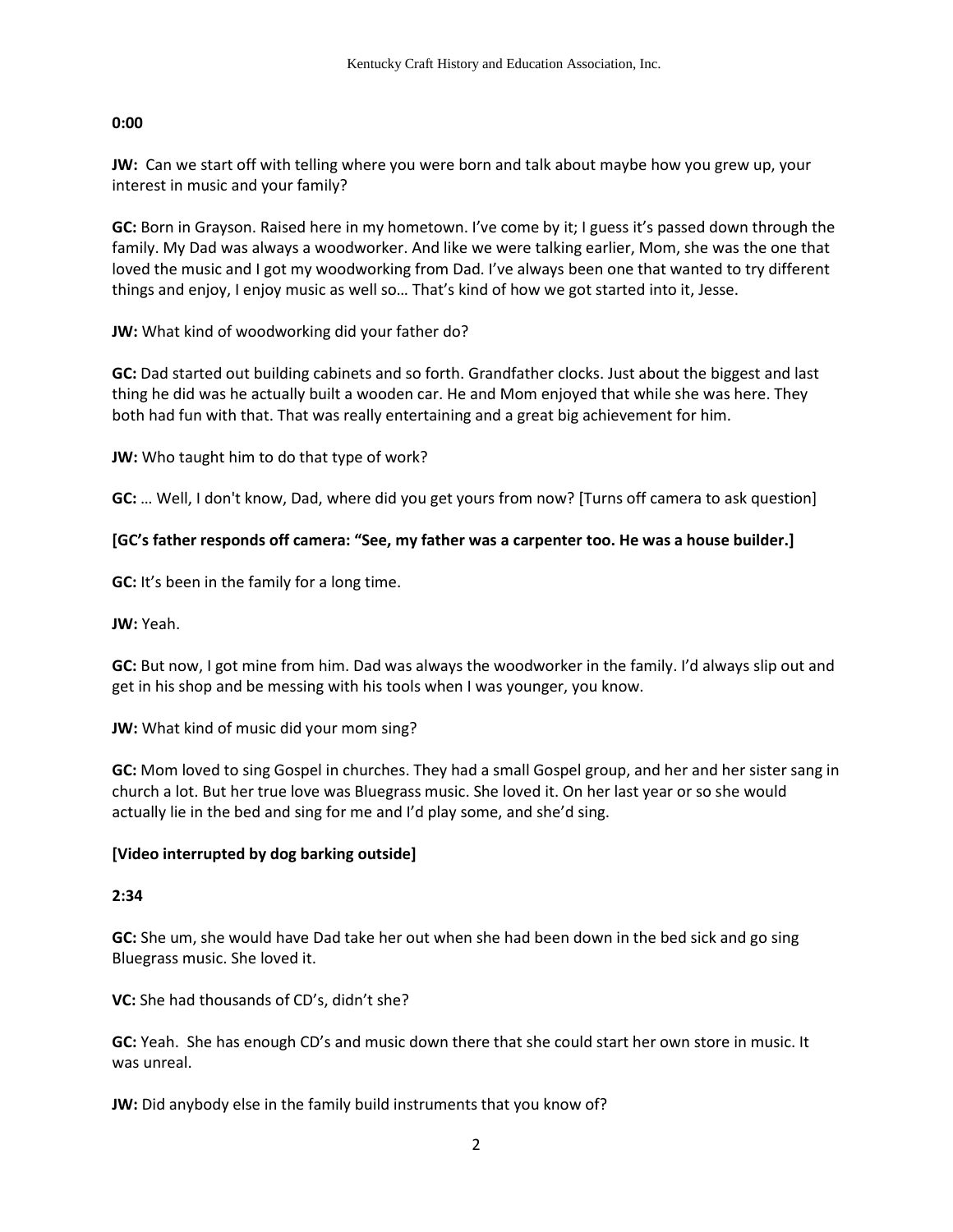**GC:** Nobody in the family. The reason I started, I had a guitar built for me and there were a few little things that were less than I thought they should be. I've always been one to think that if somebody else that I could, so I started studying up on it and that's what it all stemmed from, was that I wasn't really happy with what I got so I wanted to build one myself and built it the way I wanted.

**JW:** How long have you been building guitars?

**GC:** Jesse, when been building about six years now. We have built, with what's laying here on the table; I think it makes us 68 guitars.

**JW:** Wow.

**GC:** So we've been pleased and we're selling a few guitars. Hopefully, before you get gone I'll sell you one.

**JW:** We'll have to work on that… How did you learn this craft? Did you study any particular builders?

**GC:** Frank Finocchio. I've studied a lot of his stuff. So that. I've read a lot. Jesse, there's nothing like experience and trial and error. I've always had a sound in my head that I wanted to get and we're getting there. The first twenty-five or thirty guitars were good, but I think we're starting to get there now. There's a lot of passion that goes into it with me. I love what I'm doing.

**JW:** What do you think about when you build a guitar, as far as the construction and the materials?

### **4:49**

**GC:** If you can ever learn to manipulate the wood, and what I mean by that is if you can take any top, Sitka, Red Spruce, or whatever, and if you can manipulate it and losing it up and get it to vibrate and talk, once you've learned how to do that, I think we're getting there and it's a great big accomplishment to learn how to do that.

**JW:** Do you tap tune them?

**GC:** I've got a method of tuning my tops. I'll run them through my thickness sander and I shake them, and if you've ever shaken a metal roadside sign and heard the warping sound it makes, I will sand my tops until I shake them and they start making that metal sound and that's where I stop. I know at that point it's loosened up enough to do that.

### **JW:** It's got some flex.

**GC:** I make my own bracings. I will count the growth rings in my bracings. If I'm using a really tight Sitka top, I will get a brace with less growth rings to loosen it up, or the other way, if it's a really wide grain top I will try to tighten it back up a little to where it's muddy. So, you can tell there's been a lot of thought and stuff that's gone into it. I'm passionate about building. I love what we're doing.

**JW:** Well that passion, how does that translate when you get your guitars into the hands of a really good player?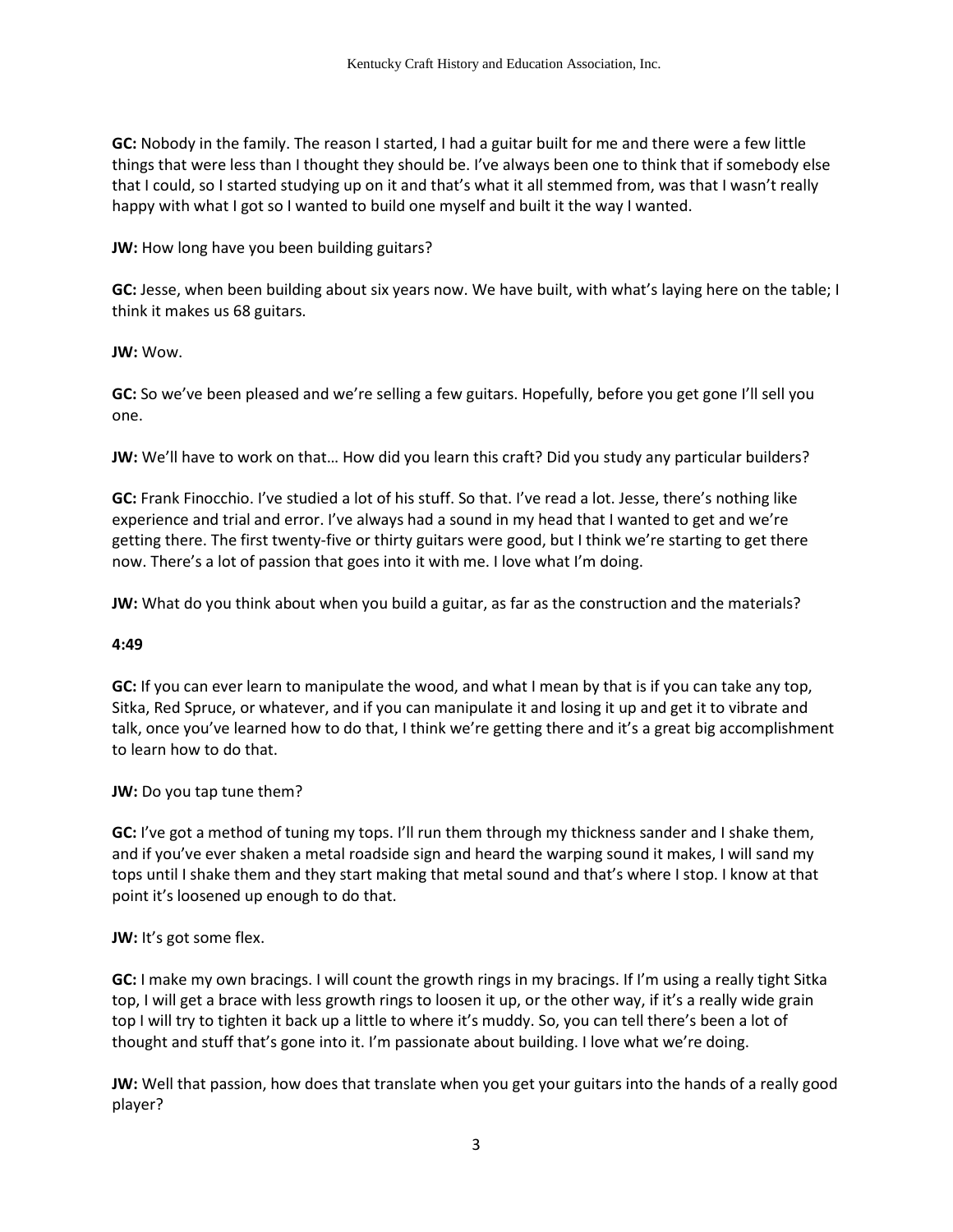### **[Video interrupted by dog barking outside]**

**GC:** It's like raising a kid and you know that he's turned out really well and you're proud of the kid. That's the way that I am of instruments. To see somebody on stage representing you and playing one of your guitars and hearing it, it's great. It's a little footprint that I've always said I want to leave on this earth. When I'm gone, there will be something left behind of us. I feel like we're going to be able to do that. But it's the greatest feeling ever was. You want to rush and get it done so you can see what that next one is going to sound like. But we're proud of it and it's a family thing. Valerie helps me a lot. She's involved in it. We get a whole lot of enjoyment out of it. I don't call it working at all. It's an enjoyment. It really is.

**JW:** Are there any other people who maybe showed an interest in building and have approached you? Have you had any mentors or apprentices or…?

**GC:** Not really. I've always said, with my turn and attitude and stuff I have a hard time really saying that I could build with anybody else. I've got certain ways that I want to stick to so bad that I don't know if anybody else could get along with me in my shop or not. But I have the hope, and I hope it will come true, that the grandbaby will take it up and I want to teach him. I'd love to be able to pass on what we are doing to him. There's not a lot of this going on in our area. So, I'm hoping that we can do that.

**JW:** Who are some of the inspirations for your instrument building?

### **8:55**

**GC:** Well, I've met and had the opportunity to talk with Richard Hoover, Dana Bourgeois… I had he chance to sit and talk with them about a lot of their ideas and stuff at the NAM show in Nashville. I would probably have to say that, as far as builders go Richard, I love what he does. The Collings' guitars. Man, I think they're fantastic. I love to give credit where it's due, and all these people are building fantastic instruments. It's a really, really tough market to get into with people like that building. But we're doing it as a really serious hobby. But hopefully we can pass it on later on to the grandkids.

**JW:** Who are some of the folks playing your instruments right now?

**GC:** Dave Carroll, Don Rigsby, a really good friend of mine, Adam McIntosh plays for Joe Mullins. Bob Minner owns one of our guitars. He plays for Tim McGraw. We've got several floating around out there now. I don't know whether to say anything about this or not, but I talked to Russell Moore here the other day and he wants to talk to us.

**JW:** All right.

**GC:** Whether that will happen or not, I don't know, but in April we are supposed to meet. So hopefully I can maybe put one in his hands.

**JW:** There's a lot of good interest out there.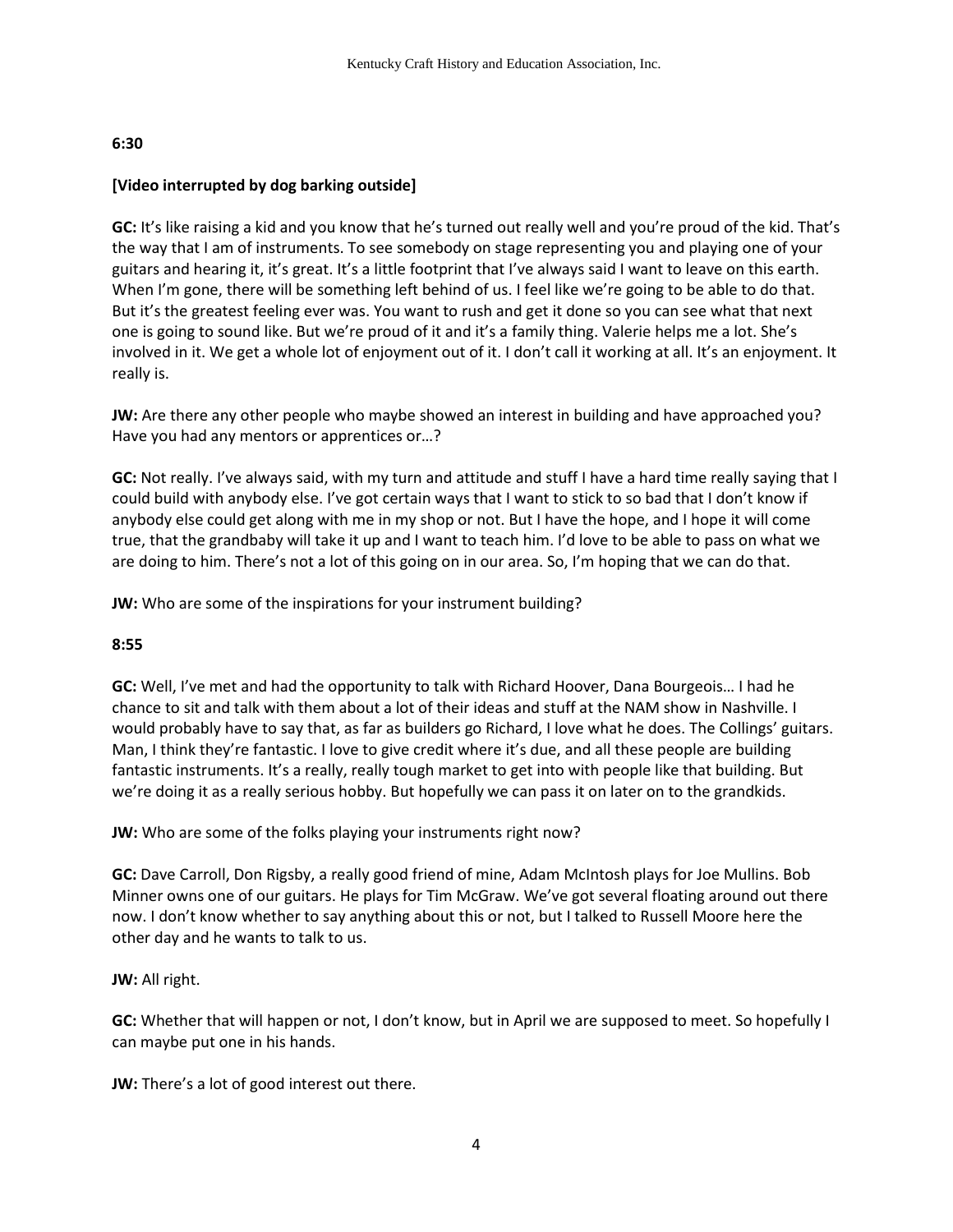**GC:** Yeah, and that's what it takes. That's what it takes. You've got to have people seeing what you've got out there being played.

**JW:** Well, can you describe the sound in a guitar that you look for?

**GC:** Yeah, I call it compression. When you hit the strings, I want it to sound like a compression coming out of the box. An acoustic box is really described as an air pump anyway, but I think that we've got just a great deal of compression in our box. The sound is coming from inside. So many guitars, it sounds like the strings are making all of the sounds on the outside of the box, but I've got to say that I think it's described as compression in the box from that. I'm really enthused about it, because, like I said a while ago we are really getting there and that's what I want to hear out of them.

**JW:** Is that sound from you personally? You're a player. Or, has that been influenced by other players who have told you what sound they are looking for?

**GC:** No, it's strictly what I've wanted to hear. You know, Martin makes a thundering guitar, but I've found them not to be really balanced sometimes. I'd like to think that our guitars are really balanced. But, I've got to say honestly, the sound that I'm getting is what I've been hearing in my head, and we're getting there.

**JW:** In that process you've developed some tools. Can you tell us maybe about some of the innovative designs of tools?

**GC:** You know, as country boys go, we've always been able to design and make things out of necessity, but I built a radius jig right there that we radius our own fingerboards with. I've built several bending molds for bending different sized guitars. Gosh, I could probably go back and dig up a lot of things when you begin thinking about it, little things you come up with, you know, but I call it a recipe and I've got a certain type of wood that we use for bridge plates and you know, talking about your own ideas and designs, I've got to attribute a lot of that to our woods and our matching of woods. We've come up with a lot of neat stuff of our own in the past.

**JW:** Do you have a personal preference in wood choices?

# **13:50**

**GC:** I've got to say that I love them all, and to me they are all good. I love our molds. Mahogany's… I think we've done a lot with Mahogany that I haven't been hearing of with other people, but then again, we build some really strong Rosewood guitars. I'd like to think that we could build them both very well. But I play Rosewood. In the living room I've got a Rosewood, so maybe that tells you something about what I lean towards a little bit.

**JW:** I know you build a lot of dread knot-sized guitars. Are there a lot of other styles of guitars that you enjoy building?

# **[Interruption by videographer]**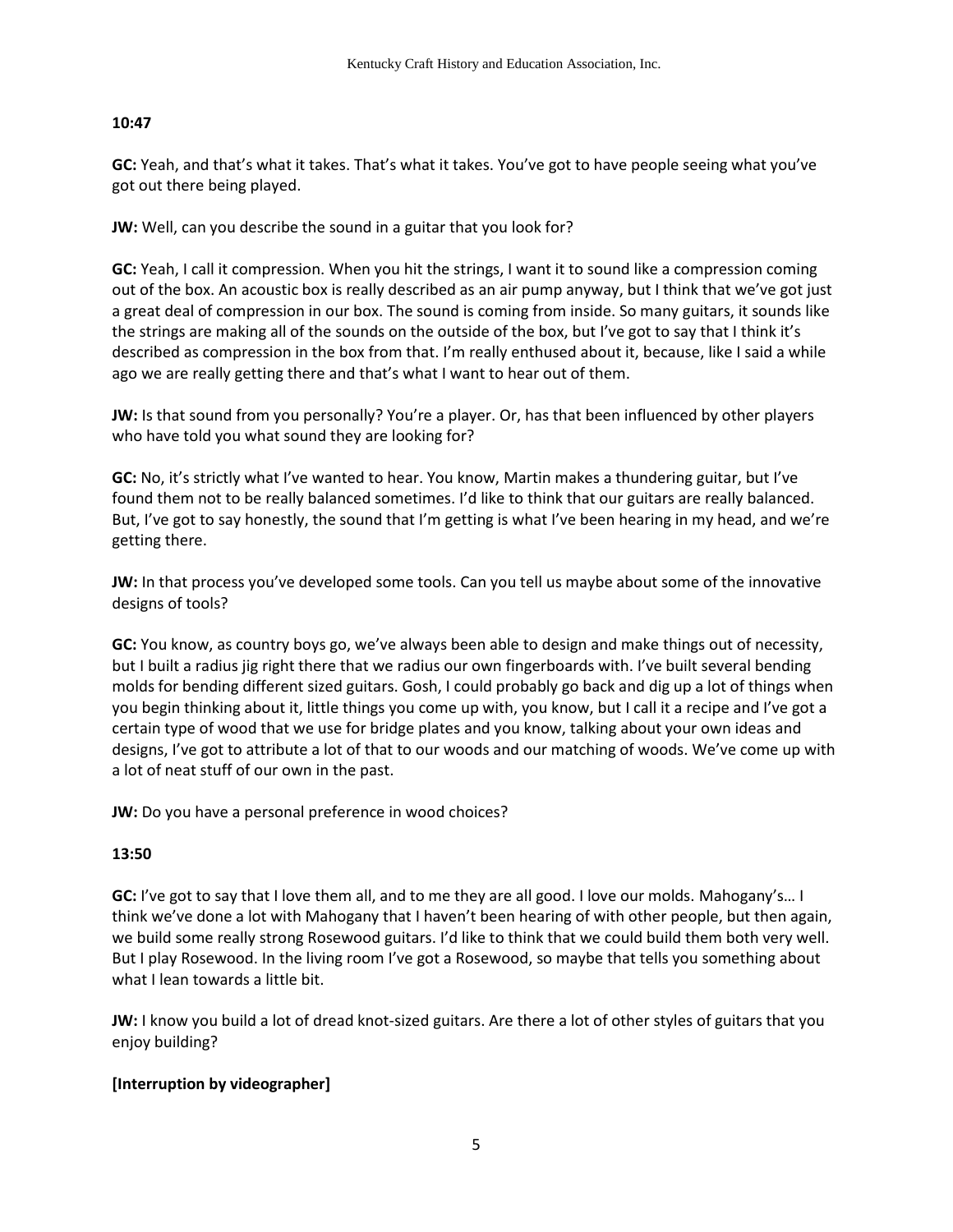**GC:** We've recently built an L-00 guitar for a friend of ours up in West Virginia that was beautiful. I've got a 000/0M laying here that we're working on right now and I've built a slope shoulder 45's, slope Ds we can build you pretty much whatever you want. If we don't have what it takes to build what you want we'll make it. I like to think that we can jig-up and make whatever anybody wants. My favorite, without saying, is a dread knot. It always has been for Martin and everybody else. But we can build you whatever you want.

**JW:** Maybe talk a little bit about building mandolins and… have you built any other instruments? I know you've built quite a few mandolins.

**GC:** Well Jess, we've built, I think it's eight mandolins and this one setting here makes the ninth one we're working on. I don't really think that we've mastered what it takes, or I haven't figured out what it takes to make a really great mandolin, and right now I've got to say that we are putting most of our efforts into guitars and learning those. But we've built mandolins; we've built a couple of banjos, dobros… I got a fiddle that we're still working on. Yeah, we've messed around in a little bit of everything, but I keep going back to guitars. I feel like I'm closer to getting my foot through the door on guitars. It's such a hard market to get into. But we have messed around with a little bit of all of it and I hope to build some more mandolins. We've got a lot of people asking about them right now, too. So we'll just have to see. Our repair work here lately has kept us just about away from building.

**JW:** Really?

**GC:** Yeah.

**JW:** So you do a lot of repairs. Do you work on any instrument that might come through the door?

**GC:** Pretty much. Pretty much. I had my first dulcimer in here yesterday. But we work on fiddles, banjos, guitars, and basses… We do a lot of set-up work, and a little bit of electric work, not a lot, I've got a really good friend who is just fantastic on electrics and I lean on him a whole lot for that.

**JW:** So he does the repair on electric guitar repairs?

**GC:** A lot of it. You probably know him, Bobby Burnett.

**JW:** Oh, ok. Yeah.

**GC:** If I've got some really serious stuff in here on that I kind of fall back on Bob and get him to, well, I actually help him on that part of repair, and I send stuff to him on that.

### **[Interruption by dogs barking outside]**

### **18:24**

**GC:** Yeah, I'd like to say that Bobby, he does a lot of electric work for me, and that's who we rely on to do our electronic work and stuff.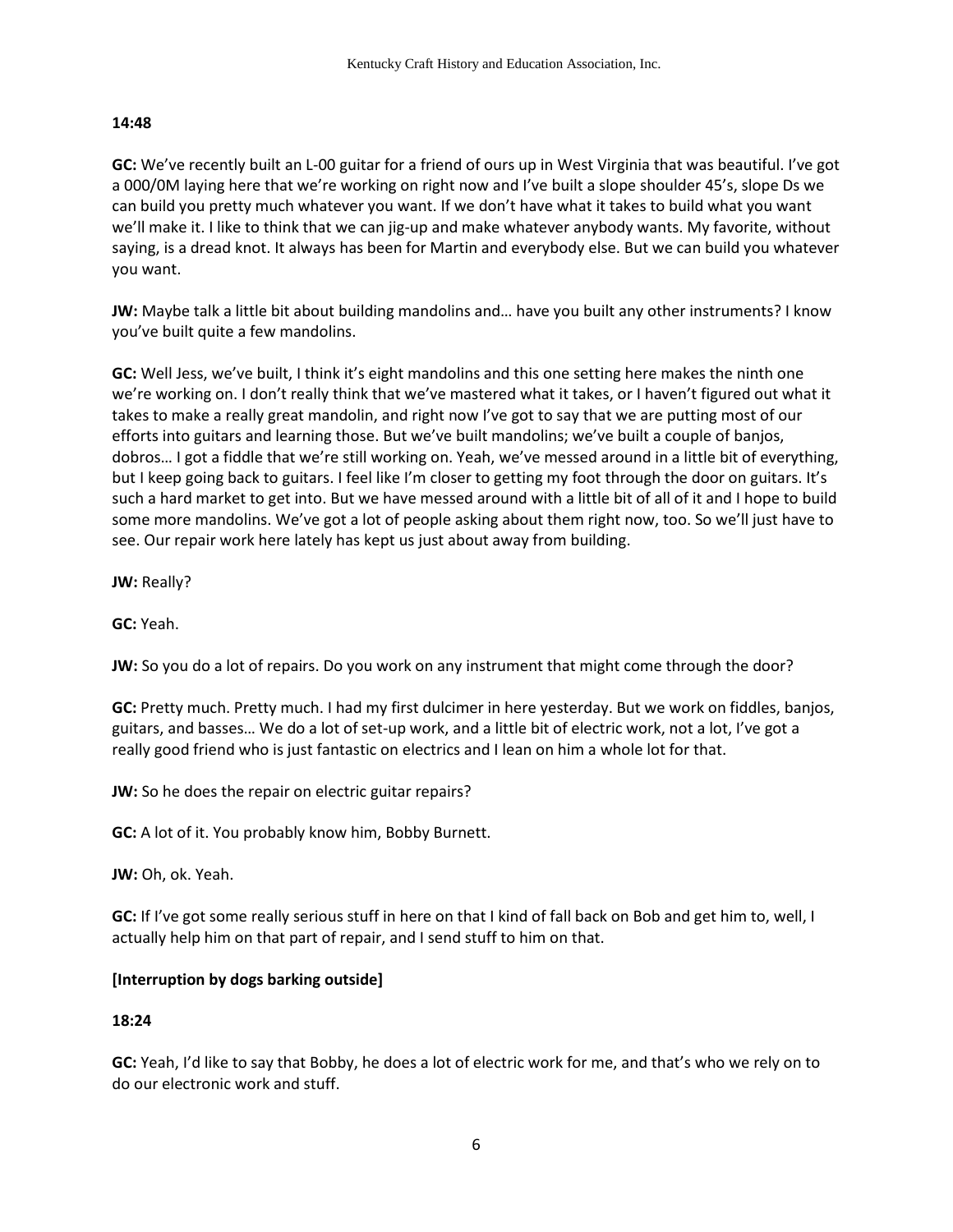**JW:** Do you find a lot of people needing electronics in their acoustic guitars?

**GC:** No, they actually kind of shun you when you go to talk to them… But Bobby is an awfully good boy and he's really talented at it. We kind of… I'd like to think I'm smart enough to know what I should be working on, and what I don't need to be working on. Fretting them and so forth, yeah, we do all that. I love to do that.

**JW:** Do you find that a lot of people seek you out because there's not an availability of repair people in the area?

**GC:** Yeah, we've received guitars and done repairs for people as far as Napa Valley, California.

**JW:** Oh wow.

**GC:** I've got them coming in from Virginia, West Virginia, we're really starting to get our name out there. There is a slack amount of people who do this work anymore.

**JW:** Sounds like a quality thing, too.

**GC:** I hope so; I'd like to think that they are coming back for that.

**JW:** If they are coming from that far away and they are coming back, it's...

**GC:** We had an old gentleman bring a banjo here the other day and he wanted to stay while I worked on it and sometimes that's hard to do. I told him, I said, "I'm a little busy right now and it may take a little while," and he said, "Well, if I've got to wait a year we're going to do this together." So, that kind of made me happy to know that he thought that much of us, which we got him taken care of and sent him back. The quality of your work will either make you or break you. We try to do our very best here and I hope that I never quit learning. I always want to think that I'm learning something every day with everything we do.

**JW:** What are some of the things that you'd like to improve, that you find…?

**GC:** What my wife is doing right now… No, she does a good job, but what I'm saying about that is for me to improve my finishing, that is a tough part of building for me to have a really good area to spray and finish in, that's tough. I think we are coming around on it, but that's one of the toughest parts of building a guitar to me is spraying it out.

**JW:** Do you find the environment here in Kentucky prohibitive in that matter? Just the amount of humidity and the right…

**GC:** Yeah, it's all a factor, but I think that just the amount of experience in what you are doing is everything. You say sixty-six guitars, which is a lot, but I think every time we do one we learn something different. I do think we are getting better. We use Nitrocellulose, which is the old style spray… If there was anything I wish I could improve on it's probably the finishing work of it.

**JW:** Have you ever tried the French polish or shellac on a guitar?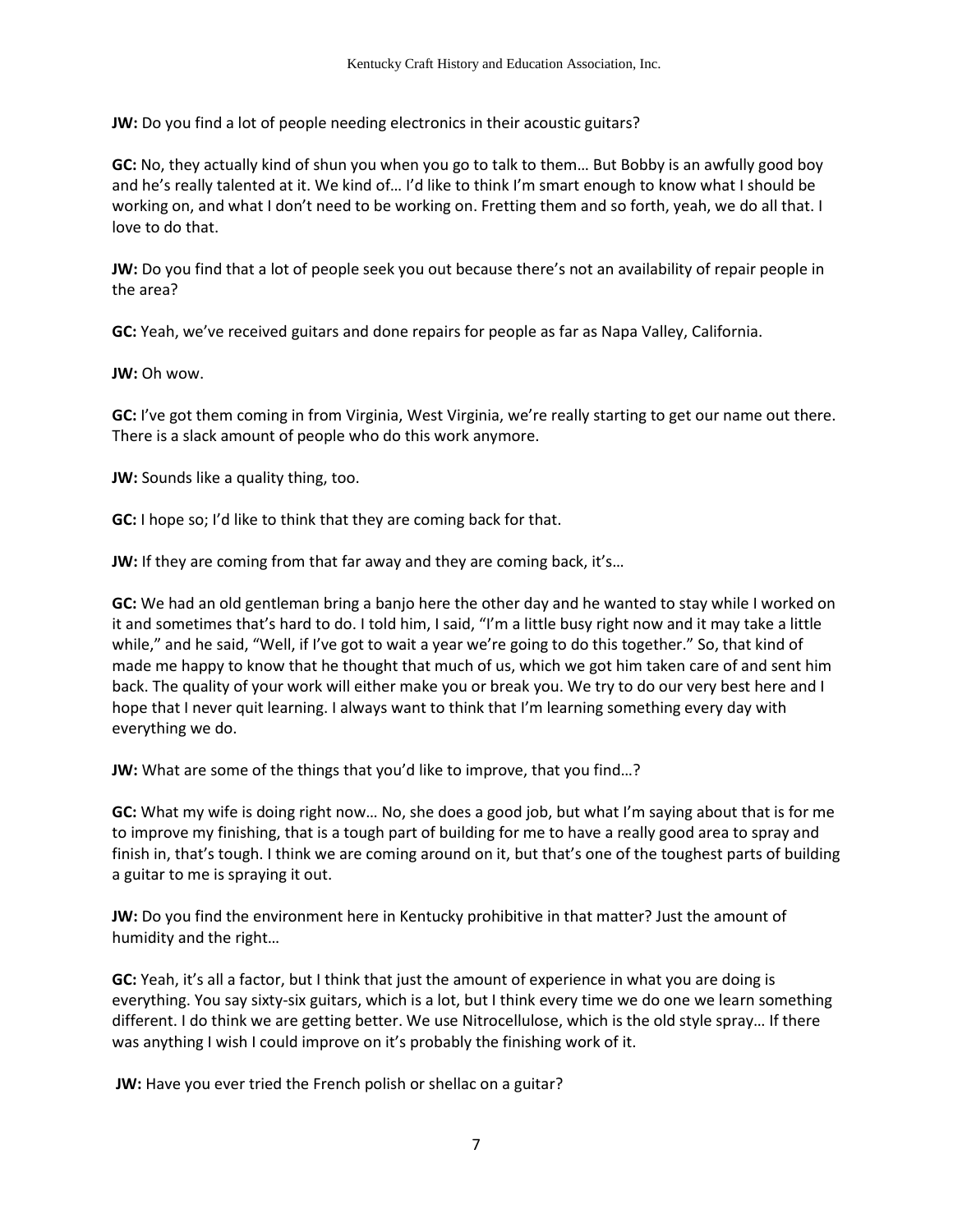**GC:** Yeah, Dave Carroll has a guitar of mine right now and I French polished the top of it for him. Actually, I had started to French polish the whole guitar, and French polish will break you for the amount of time it takes to do it. I love the old time ways, the old style, the old oil varnishes and stuff, I love that, but let's face it, the way things are now, you don't have time to sit and rub on a guitar for a week or two. I hate that because everything is so hurried up, but yeah, I've done that and I love it.

#### **23:07**

**JW:** Is that the guitar that everybody loves so much, that has the French polish top?

**GC:** Actually, no. His Mahogany is the one that everybody loves so much.

**JW:** The other one is Rosewood?

**GC:** The other one is Brazilian Rosewood.

**JW:** Huh.

**GC:** It's a good guitar. It's a good guitar. I have actually studied the old Hershey-makers style of finishing violins and fiddles, so the old ways are always fascinating to me. I love it. But like I said, you get so much time involved that you just can't afford to spend that much time and do it and stay caught up. And nobody really sees the amount of time that you put into it dollar wise to be willing to pay it. It's always fascinated me and I've studied it and I have done it. It's neat. It is neat.

**JW:** On the opposite spectrum, what new techniques are you using that you might share in your construction? You said you use a different type of bridge-plate wood, are there any other differences from the classic?

**GC:** Nothing other than the fact of how I manipulate the top with studying the amount of growth rings in a brace. That's an aspect of putting a top together that I don't know if a lot of people look at it that way. My bridge-plate is definitely one of my pluses because I've built with two or three different designs and I've always gone back to this and I'll stay with it. The different ways of manipulating tops, loosening them up, bracing and stuff. The rest of it Mr. Martin had it all down, you know. I've taken what he did and kind of improved on it and worked on it a little I think. The hands-on in instruments anymore is kind of rare. So much stuff is all computers.

**JW:** Do you do all of your inlay work by hand? Do you cut all of your pearl?

### **25:37**

**GC:** I do not cut my pearl. We get it cut through Brian England.

**JW:** So right here in Kentucky?

**GC:** Yes. Brian does all of our cutting, but we do our own inlay here. Once again, you know, there's so many different parts of building that take so many different skills to do.

**JW:** And that's a semi-dangerous part of building too, I know…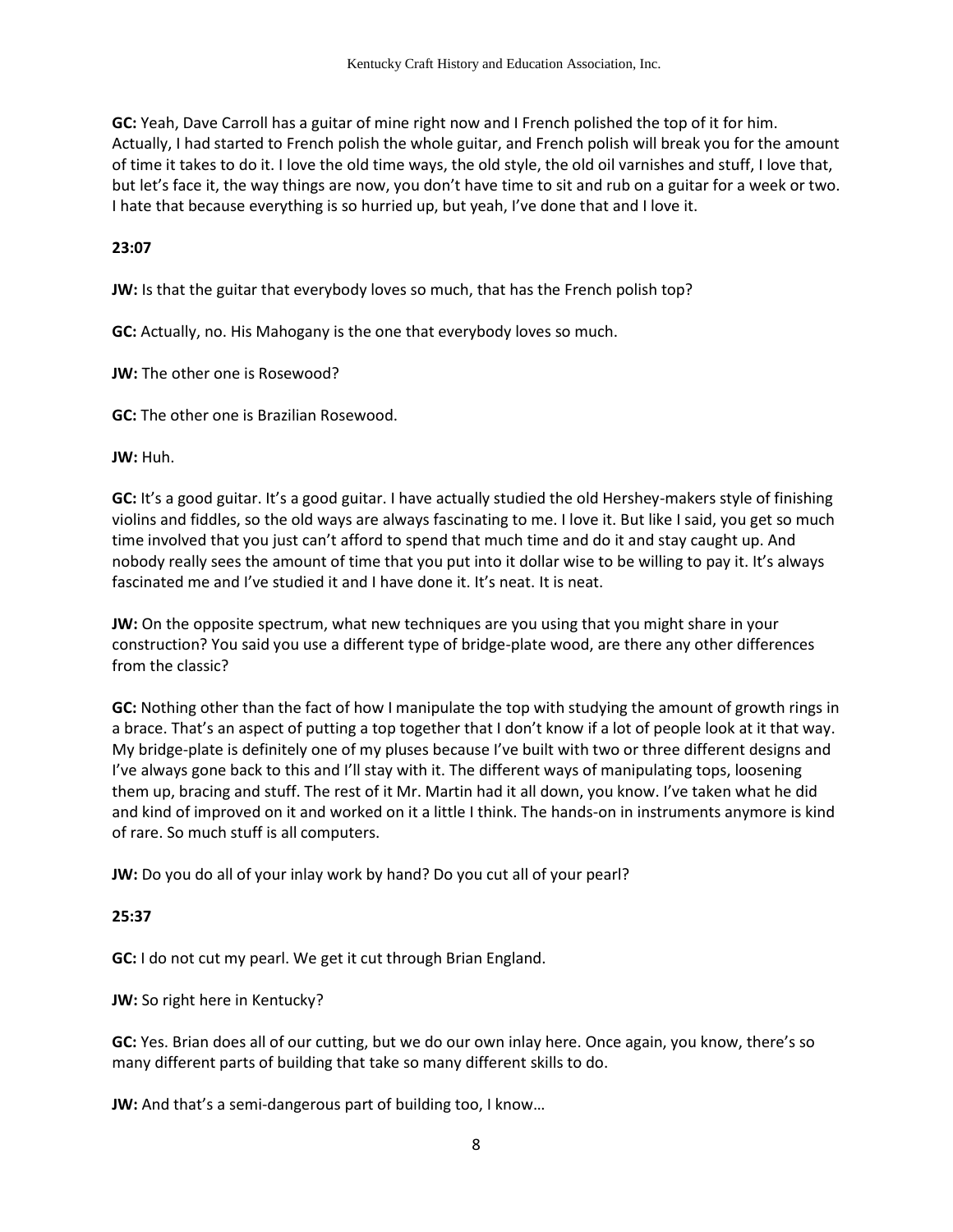**GC:** The dust and stuff from pearl… I do the inlay and I pretty much leave it at that. But now, we've done a lot of inlay and a lot of hearts and flowers banjo necks and stuff.

### **JW:** Wow.

**GC:** We try to do a little bit of all of it. But once again, I'll go back and say that guitars are our passion and that's what we hope to eventually make it on doing. But it's enjoyable isn't it, Hun?

**VC:** Yep.

**JW:** What do you hope in the future, what do you hope to look back and would you be proudest of?

**GC:** Maybe number one hundred! I would love to be able to sit down and say let's jig-up and make twelve or eighteen guitars a year, no more, let's make eight or twelve great guitars. I don't ever expect to want to make a bunch of guitars. Because of the passion I have for it I want to keep it close. And, I've had my dream come true on one or two things for us. Seeing my guitars played on TV. That was one of the first things I always want to see. Don Rigsby, Dave, they use our guitars on their taping over there. So, you know, it's real simple. I've always said that when I leave this world I'd like to leave something behind to remember us by. To say that I've build two or three hundred guitars isn't a really big thing to me, but to listen to someone play one and I can be as proud of it as they can then I think we've done something. And we do, we strive to… If I build a guitar and it leaves here that I'm proud of then I'm almost certain that the guy that buys it is going to be pretty happy too because I'm pretty strict on what I like, or I hope it would be that way. But it's just a passion. We love it, and if the good lord let's us I hope we live long enough build another hundred more.

**JW:** Yes sir. I hope so too.

**GC:** Me too…

**JW:** That's great.

**28:53**

# **[Interruption by videographer, close-up shots of finishing work, general conversation]**

**30:54** 

### **[Return to interview questions]**

**JW:** How do you use technology to promote your building and your work?

**VC:** Research, you do a lot of research.

**GC:** Yeah. I'm always studying what the people that are my heroes in building; I'm always studying what they are doing. As far as technology goes, putting clips and videos of what we are doing on there. Seems like a lot of people are interested in that.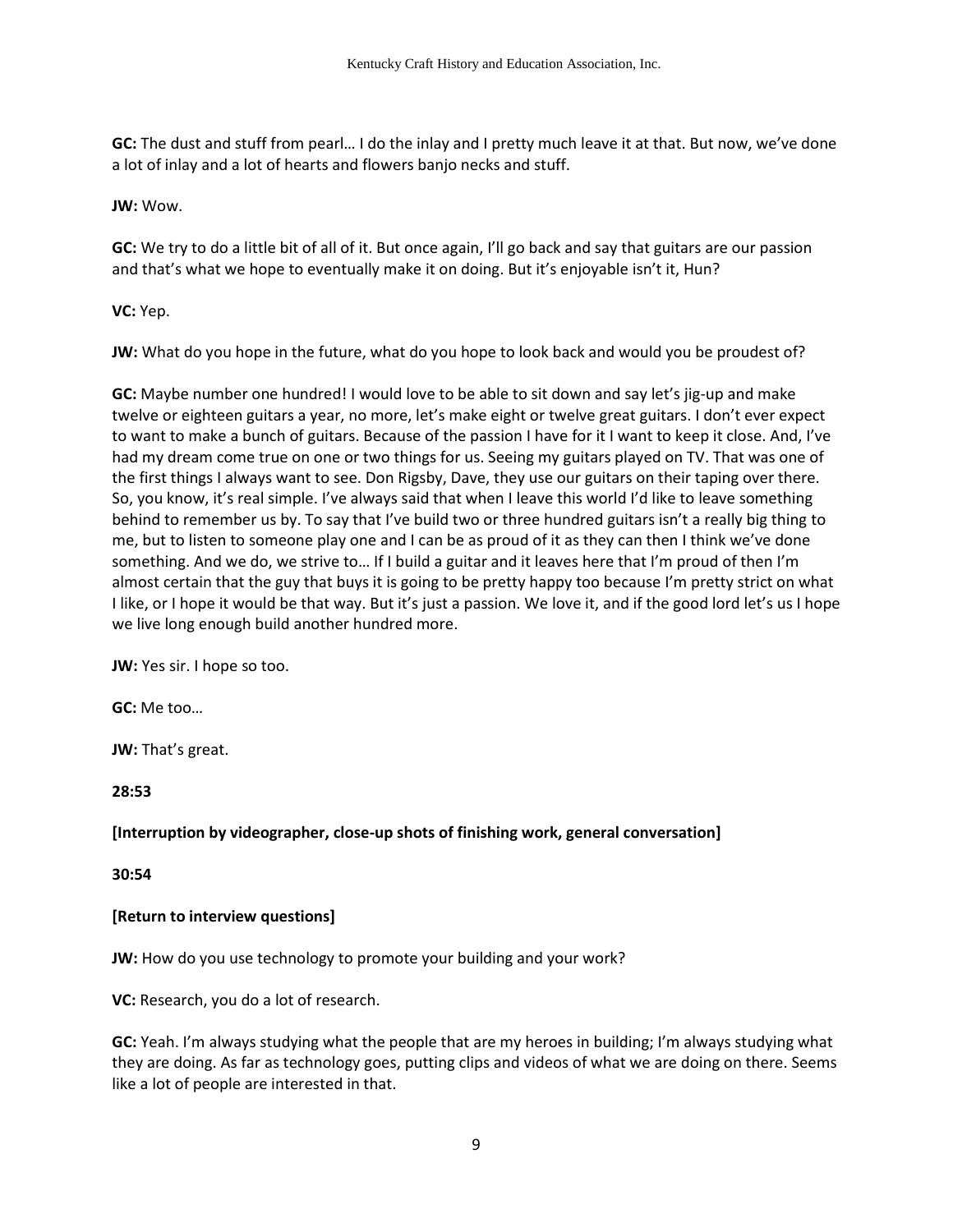**JW:** So you put that on a website?

**GC:** Yeah, we have a website. It's [www.garycotton.com](http://www.garycotton.com/). We've got a little bit of that on there, and a few pictures to get our word out. But I have found that word of mouth, it's really been great for us. I talked to Dave Carroll this morning and he was telling me that a bunch of people had been asking about us and where we're playing at; so, we're doing well. I'm really pleased with it. And I'll get you and Clay both over here one of these days and we'll put you both to work.

**JW:** Well…

**GC:** We'll put you both to work.

**32:18** 

### **[Discussion between JW and SA, additional close-ups of work]**

**GC:** That is looking pretty, honey.

**JW:** That is nice wood.

**GC:** You know, I'm serious, I can sit and do it and I've done a bunch, but here lately she's agreed to help me and she does a fantastic job. She does. Having somebody you can trust. Well, that was the point I was talking about a while a go, I'm so picky and so afraid that it's not going to be done the way I want to do it or whatever, but she does a way better job, and I've got to brag on her, than I would have ordinarily done.

**VC:** Well, it's one way we get to spend time together. If he's working you know, on something else or whatever…

**GC:** And then the shop is forming over here you see. We get to loaf together too…

**JW:** See who the real boss is...

**GC:** Yeah, he's the real boss right there. But, it's because of him that we learned all of this anyway.

**JW:** Well, did your dad teach you do finish work?

**GC:** Partly. Partly, you know, where he finished a lot of his stuff I became accustomed to that, but that's where I still fall short as far as, it's my finishing work. I've wanted to go to somewhere like DuPont or somewhere and actually take a real advanced course with them… How they would use their products. But we're learning. It's coming. I've got to say, that's one of the biggest things that I strive to still want to do better is finishing work. We've started oil rubbing our necks, you noticed that, which is not a new thing, a lot of people do it, but I've found that a lot of people like the oil-rubbed necks.

**JW:** It's got a nice natural feel.

**GC:** Yes. When you go in a poolroom you sand a cue stick; it's about the same old idea.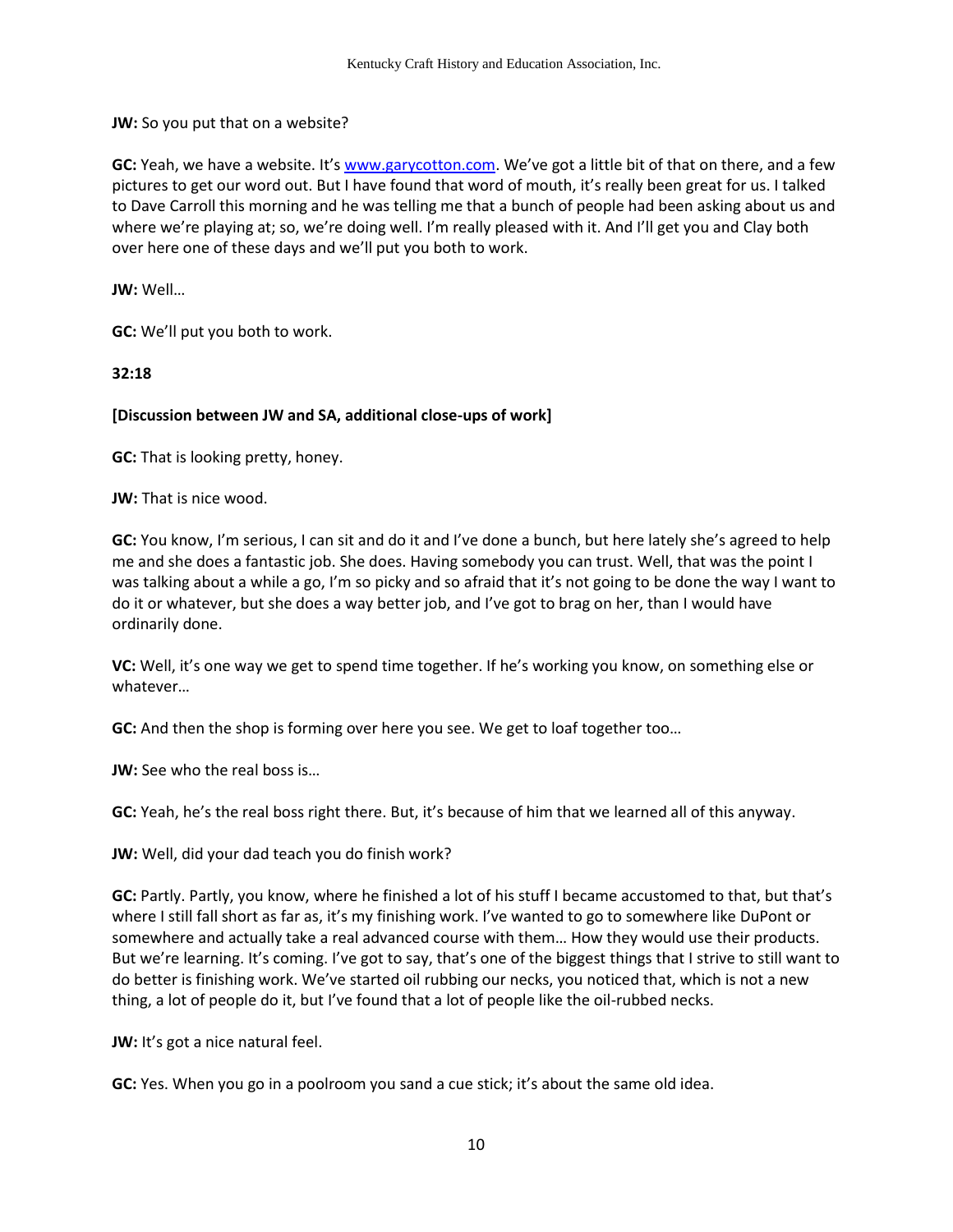**JW:** The feel of something…

**GC:** Right. Like I said a while ago, we've got some, a very limited amount of some hundred-year-old Red Spruce. I say a hundred-year-old, it's at least that probably, but it came from some of my friends down at First Quality. Jeff. We've got some of that. We've got quite a few exotic woods, too. I'm going to call your wife and see if we can sell her some of this exotic wood.

**JW:** Don't tell her, it's a surprise.

**GC:** Oh ok, all right. We'll work on that.

**JW:** You know how hard that is...

**GC:** We'll work on that.

**35:47**

## **[Interruption by videographer, check for room-tone, recording sound of rubbing/finishing]**

### **37:19**

## **[Video of parts, explanation of parts by GC]**

**GC:** Ok, these are the sides with the end blocks. They are put in and glued. We like to put them in our mold and keep them stretched out.

This is a true dread knot mold. By using this we replicate the true size of the molds.

Right here we've started adding the purfling, which is what holds the backs and the tops on. Like you can see, we've only got half of it put in here, but that's the step of that.

These are neck blanks that we can whittle the necks down of.

Now here, this is an old whim, a 000M body, we're just trying to get started on it.

I'd like to show you… This is the 0M top, and this is the rosette that will be put in it. You can see the way it is notched out for it. That will go on this guitar right here that we are building.

And right here beside of you is the neck that's going to go on this guitar here that we've got done. Now we will oil rub this with our stain and we'll oil rub it.

There's the guitar that she's been sanding.

Right here behind you are three tops. These here are all Adirondack tops. We've got three tops and two backs over there, and one of them is in the press back there.

And right there in front of you is the jig that we use to make our fingerboards out of.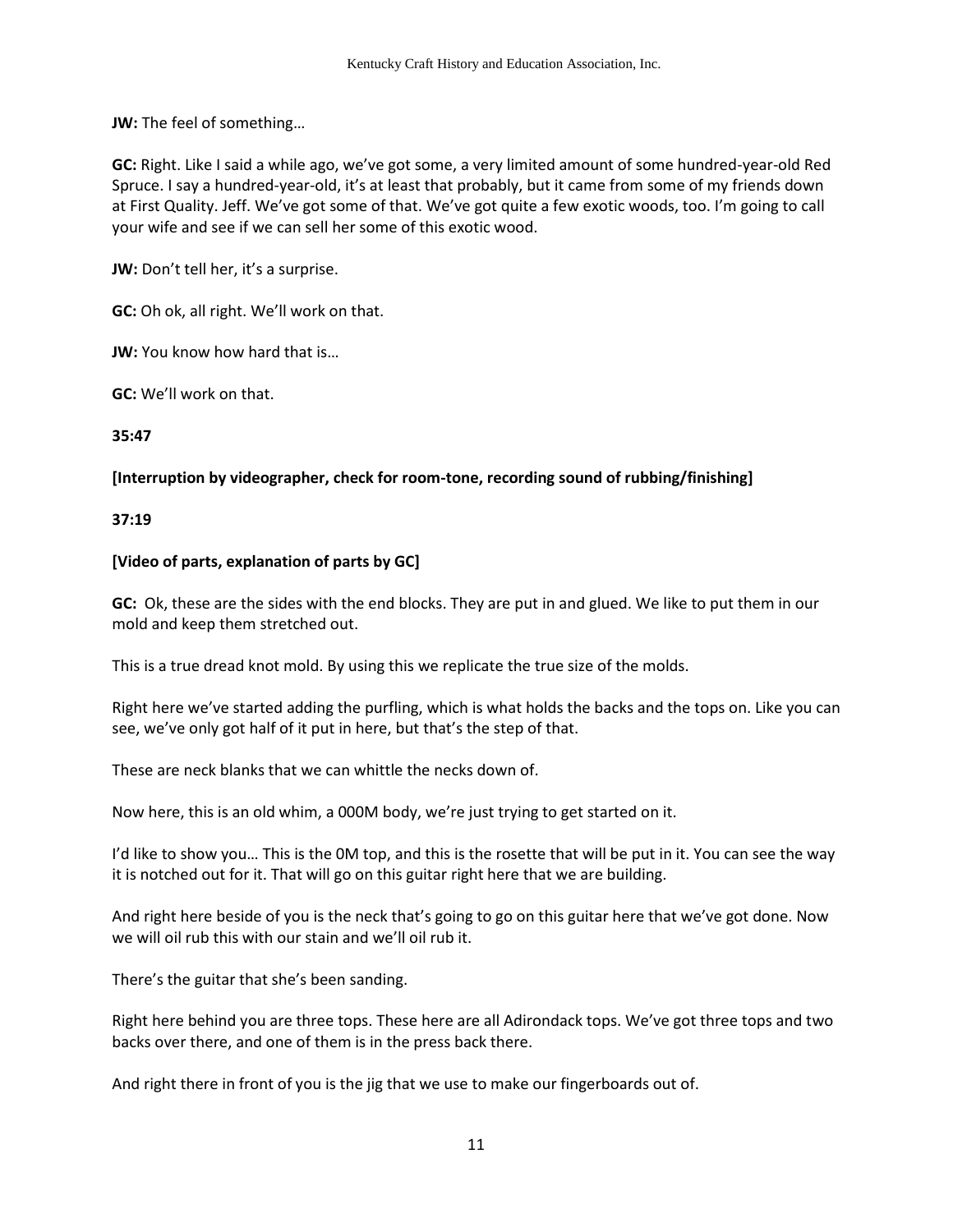## **SA:** There?

**GC:** Yes. And when you get through with that, we'll take you in here in the room and show you some of our side-bending molds.

**SA:** What were you doing before you did this?

**GC:** We, I was a blacktop contractor. We worked for the state highway department and built highways. So I don't know how I got into this part of it except for the fact that my mother and my dad worked in wood, which doesn't sound like a logical job for a man that worked on the highway, but here we are anyway.

**SA:** Well you were talking about it broke your back earlier…

**GC:** I had some serious injuries out there, so this was what I asked to be able to do, to not sit on the couch and waste away.

**SA:** Who did you ask?

**GC:** It was the good Lord that did not let me waste. It just kind of started turning out this way. My mom had sugar really bad and she was bed fast so it was something that we spent time together with, doing that…

But anyway, this here is my jig for bending my sides. I'll take one out that I've got bent in here and show you.

### **[Video of working jig]**

**GC (cont.):** Ok. Now here's what we've come up with. This is a dread knot side. I've got another one right here. This will be the mate to this one. And that's what we come up with out of the benders.

You can see all the different molds around the walls. The slope Ds, the dread knots, jumbos, the cutaways… But it's a passion. Right there are some of my Spruces. All of this right here are my soundboards that we use on the top of some of our guitars.

Here is a piece of Rosewood. We've got several Rosewoods here. We keep fret wire. All kinds.

**SA:** Who is the guy you talked about studying, late at night?

**GC:** Frank Ford.

**SA:** And who is he?

**GC:** Frank is probably known for his methods of repair. If you want to get on frets.com and look him up, the man has a fantastic website on there for repair. He can pretty well guide you through anything to repair a guitar. That's one of my heroes as far as that goes. If you don't understand anything or whatever you can get on there and study up on him and pretty well learn it from there.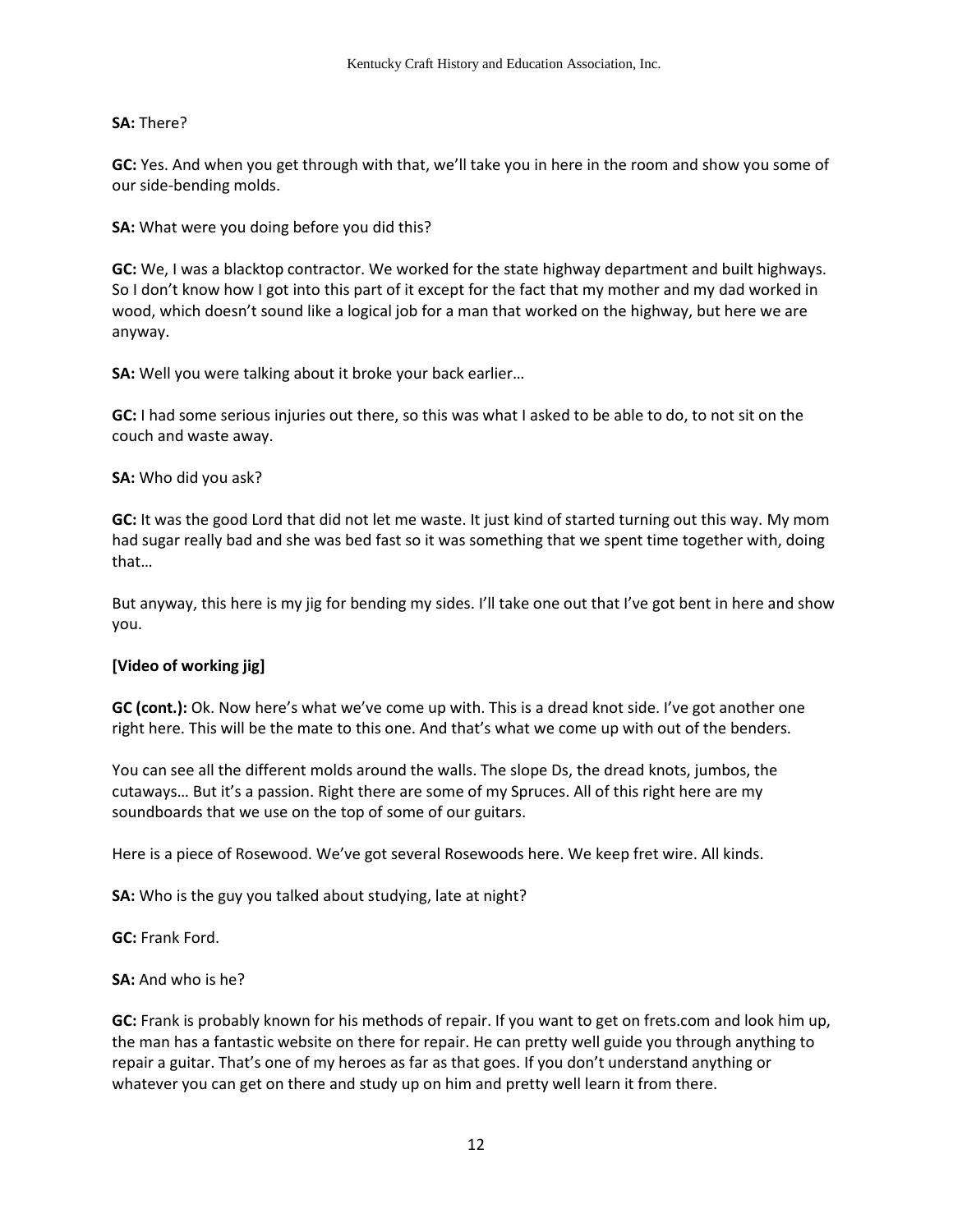**SA:** You talked about being on there for hours.

**GC:** Oh, it's a passion to me to learn the different methods of fixing things, especially if that's what I do here. I like to be able to, when somebody comes in and needs something I like to be able to give them a pretty good answer, a knowledgeable answer as to how to go about it. I've got to admit, I've learned a lot of that from reading his stuff and studying his website. He is probably the one I study the most when it comes to repair work. Anyway, such is this part in here…

**SA:** Anything else you want to show or talk about?

**GC:** I guess that's about it maybe...

**VC:** The bracing.

**GC:** I don't know if he got any pictures of how we glue our bracings up on the back of the guitars. As well as the backs go, that's the way we glue our tops up too.

**SA:** Is that back here?

**GC:** Yeah, that's kind of a neat way; you can put in every brace in the guitar with that and brace it all up at one time. And like I said, you can do the top as well as the back on it. And you know how the back, Jesse, has got a fifteen feet radius. Then, I've got the wheels are shaped to let me bend that back at a fifteen feet radius right on that.

**JW:** On the deck at least…

**GC:** Yeah.

**VC:** You might want to show him how you glue.

**GC:** Well, we aren't going to glue anything to that right now.

**VC:** Ok.

**JW:** I always wondered how that radius was achieved. People…that's the septum, you think it's a flat top, it's always a flat top and a flat back on a guitar, but...

**GC:** It's not.

**JW:** They are both radiuses.

**GC:** And the top has got a twenty-eight feet radius on the top.

**46:22**

**GC (cont.):** It's a passion.

**[Interruption by guitar playing]**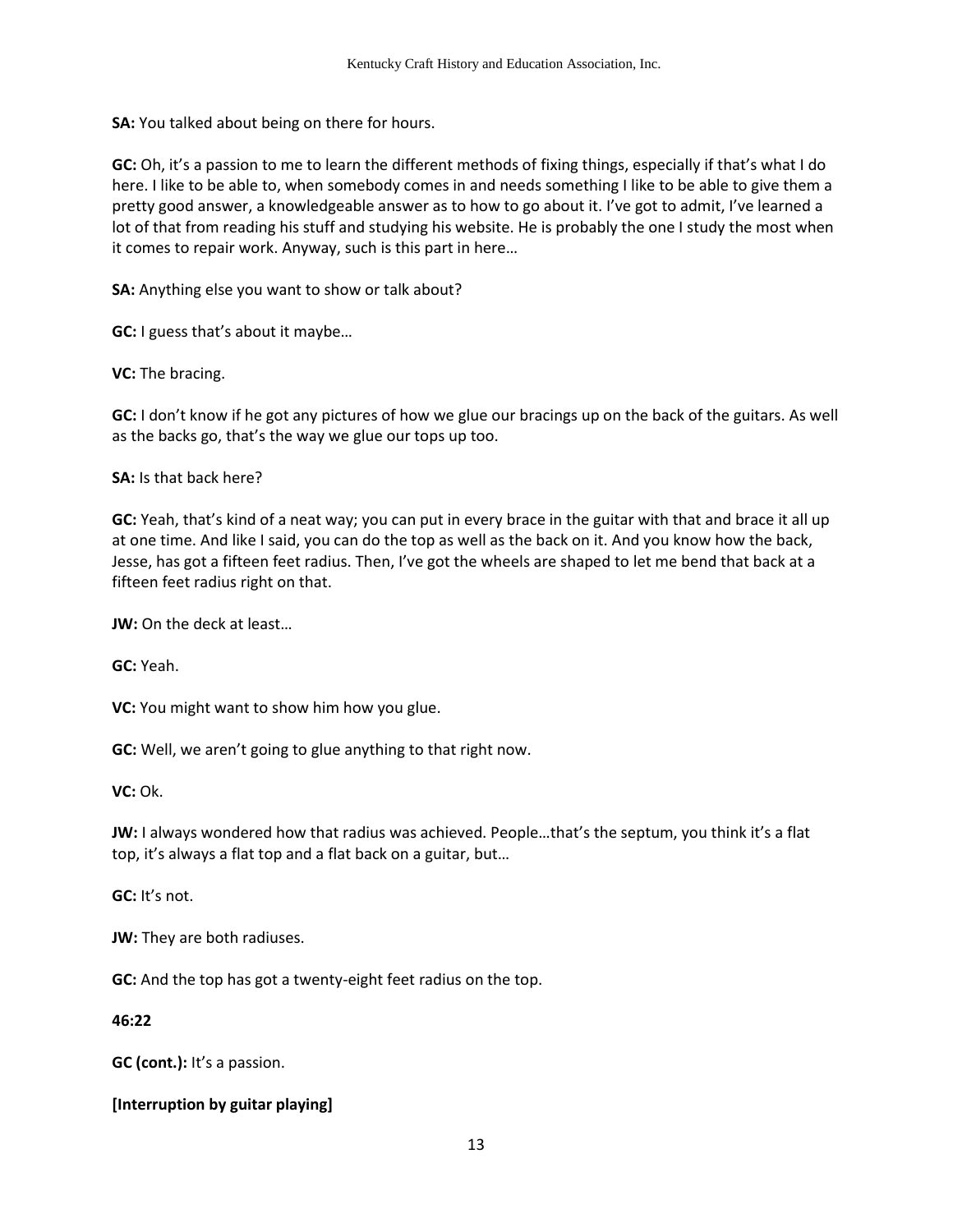**JW:** Yeah, you can hear it.

**[Guitar demonstration by JW]** 

**49:19** 

**GC:** Good job, Jess. That's pretty.

**JW:** This guitar plays itself!

**GC:** Well, thank you. That's beautiful.

**JW:** It's easy to play.

**GC:** You know…

**JW:** It's got a big sound.

**GC:** It's gotta sound good. They gotta look good, and they gotta play good if you're gonna get into… Now, the old Martins, they can get by with the old rough look.

**JW:** Well, and the set-up, too.

**GC:** Right. But you know, if you're gonna get into the market, everything has got to be right and it's tough.

**VC:** What is it that you said, if the dog is gonna run…

**GC:** Oh yeah, you can brag about them all you want to, but when the dog hits the ground he has to hunt, doesn't he? So, you know, I can tell you stories all day long about it, but you are going to be the final one to see it. And there's no kidding or fooling anyone for that part. But I think we're building a good box. I think it vintage sound to it. It has an aged sound to it.

**JW:** Yeah. Imagine twenty or thirty years from now what it's going to sound like.

**GC**: I've had people throw Martins up to me that were forty to fifty years old and I've told, you know, I don't see what's fair about this, yours is forty years old and mine is brand new. So give me forty years. But uh, I think a guitar has to settle in. I think every brace in there has to accept what it's doing and as they get older I think that happens. It all settles in and every brace accepts it's responsibility that it's doing. I don't think anybody should judge a brand new guitar until its had a chance to settle in.

**JW:** Absolutely.

**GC:** But I think our guitars are, you know, sound wise we're right there.

**JW:** Absolutely.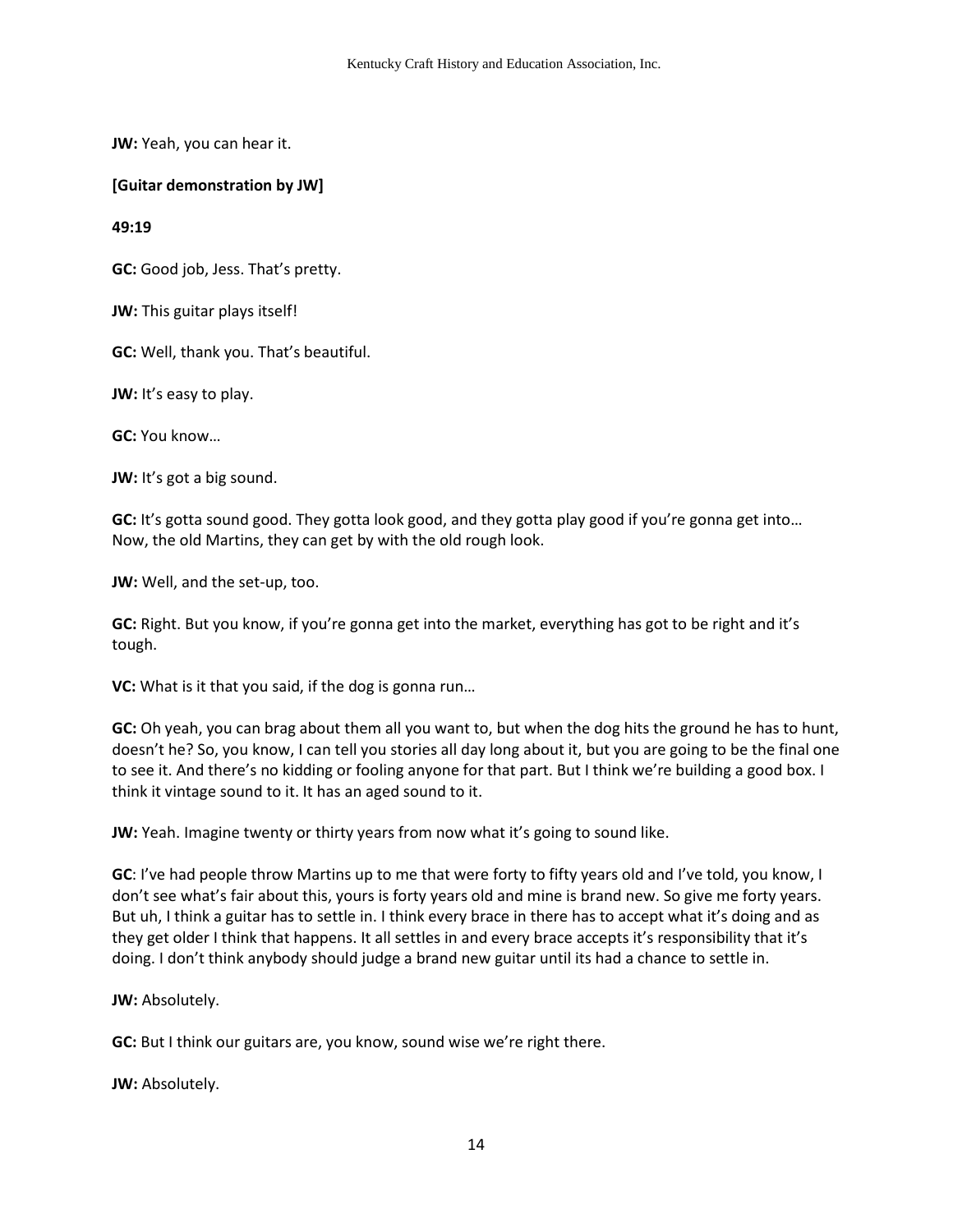**GC:** We're right there. I'm proud of them.

VC: It's neat to have something that you can leave when you're gone. Something is still here... I think that's neat. It's like a little bit of a legacy of yourself, your work.

**GC:** There's been many people listen to the old Stradivariuses and wondered about the builder, wasn't there?

**JW:** Yeah, every one of them.

**GC:** And that's what we hope for out of that. Everybody to just wonder, well what kind of a person was he or whatever… You gotta have a passion for it. You gotta love it to do it. And people like you that plays that music, too. I'm proud of that. I'm proud of that part of it.

**JW:** It think there's just such a history of people building instruments, it's a part of the world that...

**GC:** Right now, especially. You know, it's not been that many years ago that you didn't find but a handful of builders. And now, these boutique builders, or backyard builders, they're everywhere. So, it just makes it that much harder to get involved in it, or to get established in it I guess. But, we're getting there, aren't we?

**VC:** Well, I'm awful proud of him.

**GC:** We're getting there. We enjoy it.

**JW:** It shows.

**GC:** So how many do you want to take home today?

#### **53:24**

**JW:** Emptied out my car before I came here.

**GC:** Now, have you all been anywhere else today?

**JW:** Neil Kendrick.

**GC:** Neil?

**JW:** Over in Frenchburg. Yeah.

**GC:** I haven't seen Neil in a long time.

**JW:** He is still working full-time.

**GC:** Is he?

**JW:** Yeah. Over in Mount Sterling.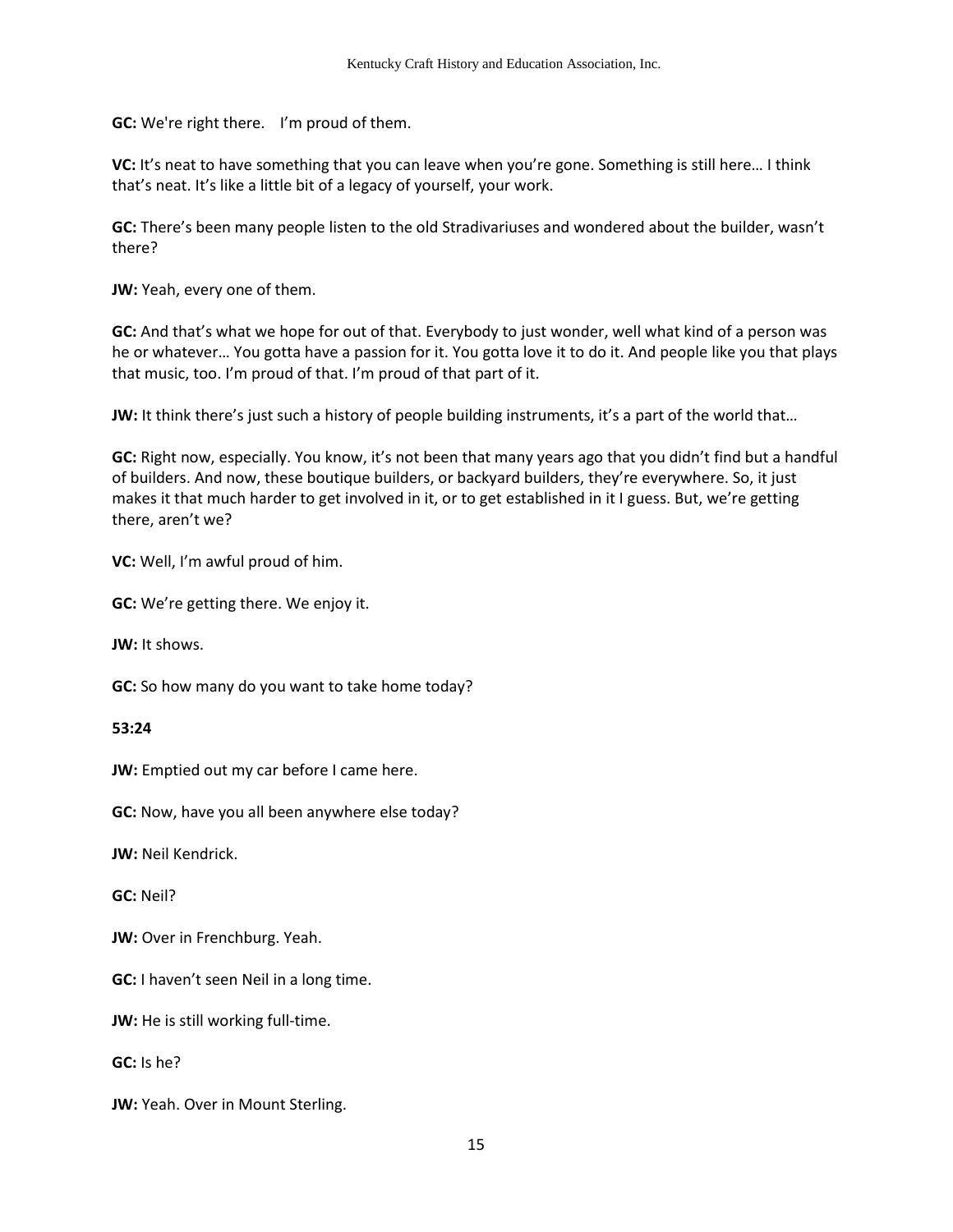**GC:** Ok.

**JW:** He's finding a little bit of time to work.

**GC:** You can't get it out of your blood. Once you do it, I think you're branded for life, but that's a good thing. Steve was always really good to me, down in Morehead.

**JW:** Rigsby?

**GC:** Yeah.

**JW:** Yes sir, he's…

**GC:** I went to Steve when I first started and anything I wanted to know or whatever he told me. And I told him one day, I didn't want to take up his time and he said, "When I don't have time to help you, I'll quit." I always remembered that. I always remembered that out of Steve.

**JW:** Wow.

**GC:** He was really good to us when we started.

**JW:** He's a real teacher at heart. All those years of teaching band I think, he's moved on to his woodworking and his luthiery now.

**GC:** Right, right.

**JW:** He wants that to continue.

**GC:** But that's another one, we haven't seen him in a long time.

**JW:** Yeah, I saw him on Wednesday night.

**GC:** Really? Is he doing all right?

**JW:** Yeah, he's doing great. He sure is. He's enjoying retirement, except I think he's doing more now than he ever has. He is burning up the roads to Lexington a few times a week.

**GC:** I've wanted to get back over and aggravate you all a little bit over at the College one day.

**JW:** Well, come on. We'll show you the new building.

**GC:** Oh really?

**JW:** Yeah.

**GC:** Where is it at now?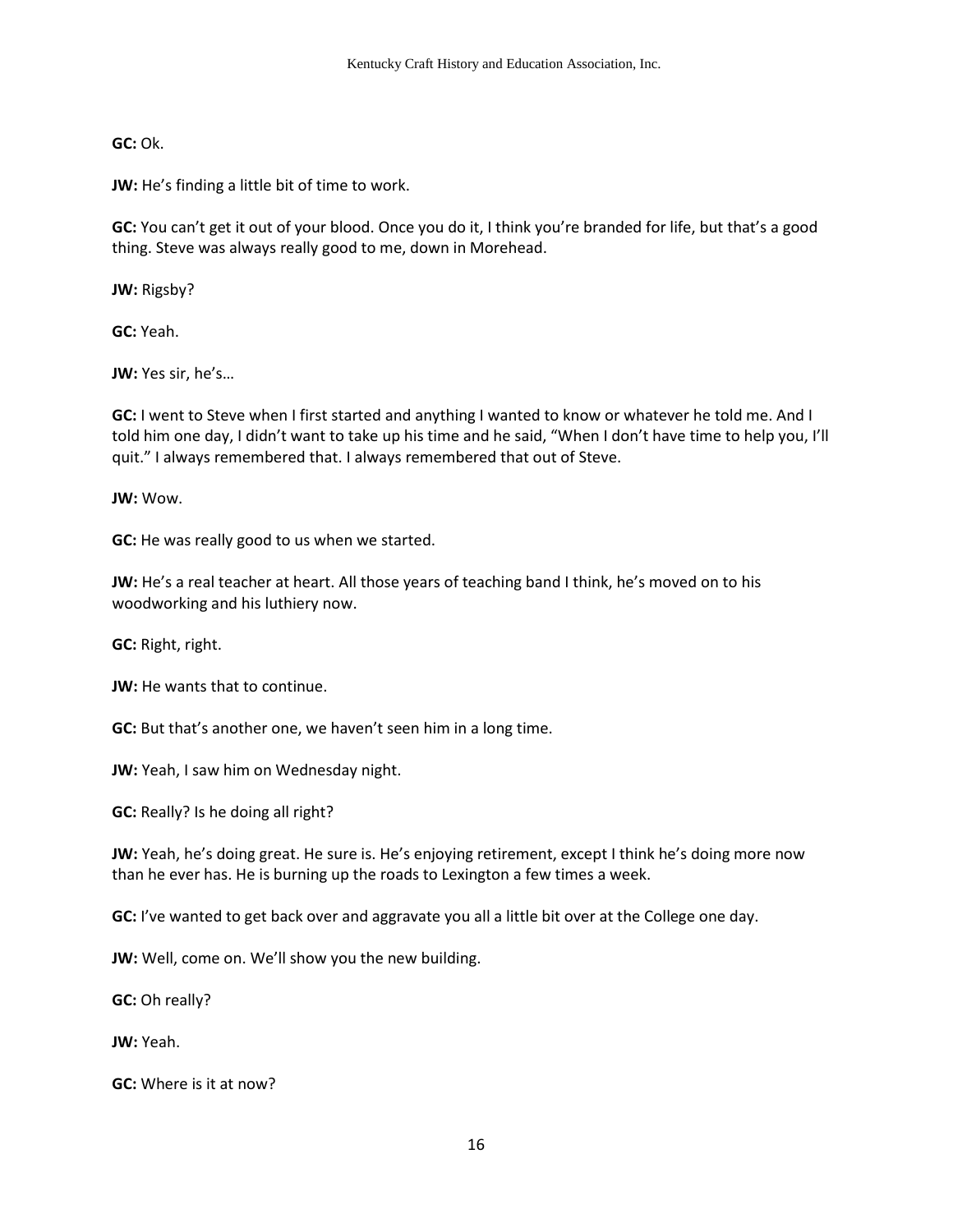**JW:** Well, it's the old public library. The university [Morehead State University] bought it, and they're converting it into our offices right now.

**GC:** That would be cool.

**JW:** And a recording studio, a big state of the art recording studio. Classrooms and offices.

**GC:** So you're moving up?

**JW:** Yeah, in May. They were putting up dry wall this week. If you're near by…

**GC:** I enjoy stopping in. I know you are all busy and doing your thing, but I enjoy stopping by and paying respects and saying hi.

**JW:** Well, if it's on a Friday we will take you down and give you a tour.

#### **56:00**

**GC:** All right. I'll remember that Friday is a good day.

**JW:** See it in the different stages of the construction.

**GC:** Now, remember when my little grandson gets old enough I'm going to be around aggravating you to teach him to play fiddle.

**JW:** How old is he?

**VC:** He's three.

**GC:** He's three now.

**VC:** He'll be four in October.

**JW:** Well, my little girl will be three in June. We will have to make them pick together.

**VC:** Yeah. He loves music. He's got a little; Gary got him a little fiddle and a little old small guitar.

**GC:** Bought him a baby Taylor.

**JW:** Aww.

**VC:** Yeah, and he loves it. Gary will be pickin' and he will want to join right in.

**GC:** You can put it in his hand, Jesse, and he will shake all over. I mean it just thrills him…

**VC:** Right now he is just going from one thing to another real fast. He doesn't stay with one thing very long.

**JW:** That's the way my little girl is.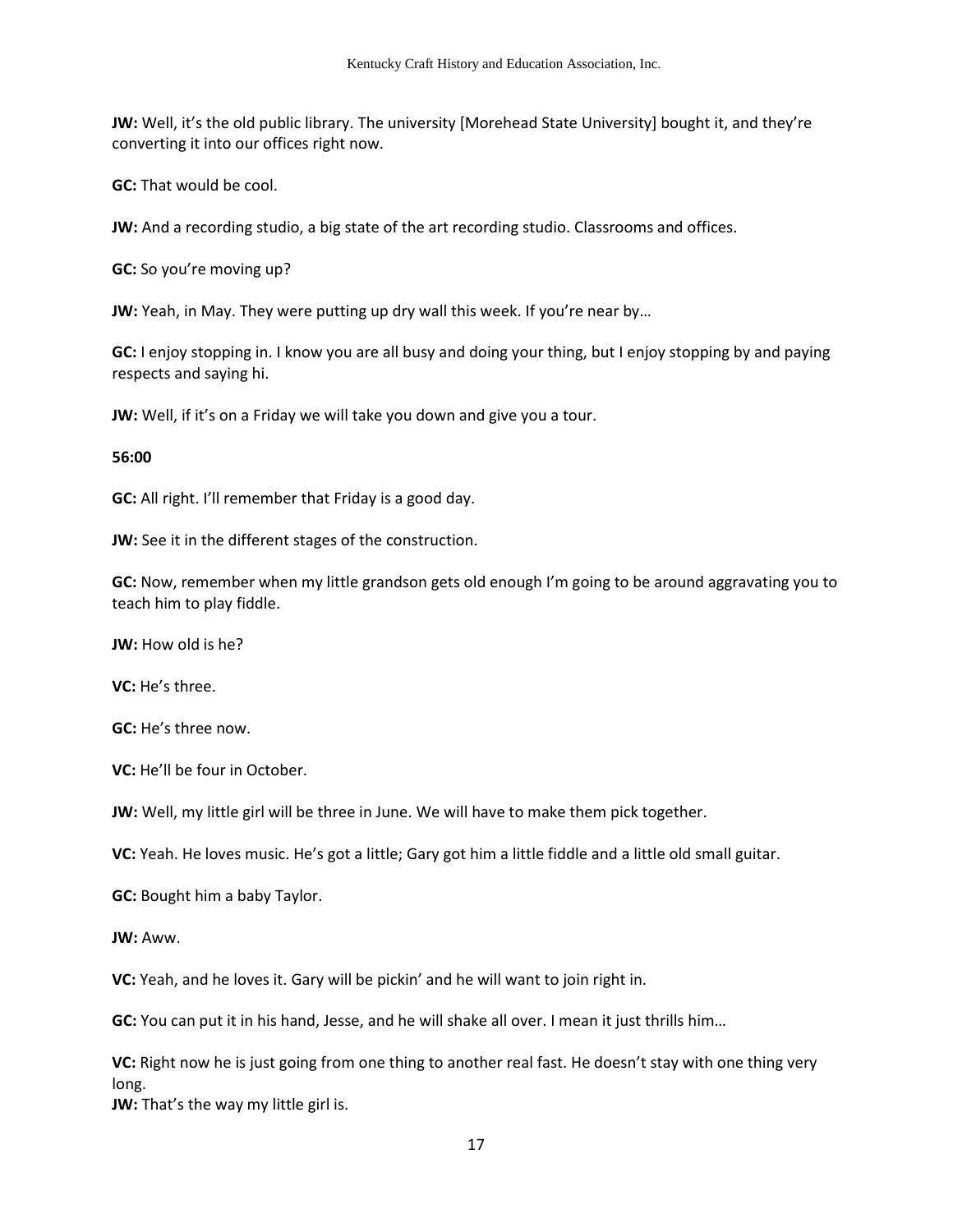**GC:** Do you teach any classes? I mean, other than the College?

**JW:** Yeah, yeah.

## **[Videographer cuts/skip in video]**

**57:05**

## **[Begins with a discussion of heating bills while videographer repositions camera]**

**GC:** My heating bills here in the winter, and cooling bills in the summer, you know it takes a lot of money. It takes a lot of money.

**JW:** Yeah, just tooling, and getting enough wood and the cost of materials today and…

**VC:** The start-up.

**GC:** Yeah, Jess, I'd say there's, it's hard to believe and understand but there's probably thousands of dollars laying here on the table and just special little tools.

**JW:** You bet.

**GC:** You know, to do it.

**JW:** I've looked at Sumac, and that was about it.

**GC:** I've been expecting Sumac to be written on the front of my building any day. But we've pretty much got there. We've got what it takes to do about anything we need now. So we got that part behind us and we can move on and we do all right. Like I said, it's just a serious hobby for us.

**VC:** Well, and you know, with his bad back and stuff, if he gets tired, or whatever, he can just go in, or be off for however long.

**GC:** It looks kind of silly, but I catch myself holding myself up where my back and stuff hurts me a lot.

**VC:** It's nothing that you have to just stay right with it, it's more or less enjoyment, hopefully… Hopefully, that's…

**GC:** Oh it is. If I didn't enjoy it I wouldn't be doing it.

**JW:** You wouldn't be here.

**GC:** No. It's a passion. I love to see people bring things in here that other people would throw away, and I like to put those back together and listen to them when they are fixed. They brought me, I believe it was in the 50s, a D-18 that had been torn all to pieces and it laid in a basement forever. And I brought it in here in a shoebox, there were parts of every kind. I don't know, it took me a while to put it all back together. It was the sweetest sounding D-18 you ever heard when we got it back. I forget the guys name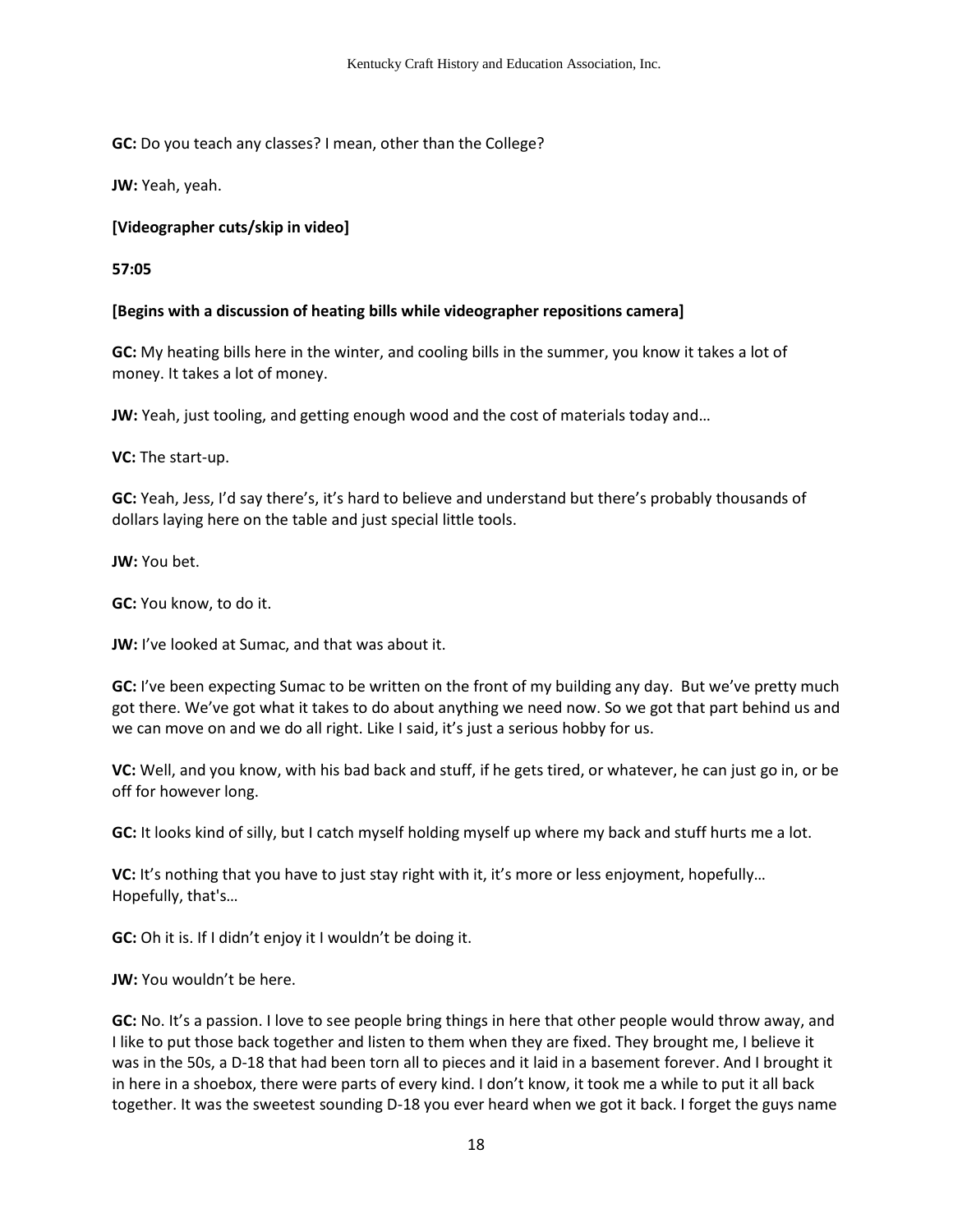here in Grayson that picked with Larry. Gallahue. He took it and actually made some CDs with it. It was beautiful sounding. But that's what I like. I like fixing things back up. The old K-arch tops and stuff. They probably weren't much when they were new, and still aren't, but it's just a piece of history you know… I enjoy stuff like that a lot. We get a lot of it.

#### **59:54**

**JW:** You'd have to enjoy it because otherwise you would just say, I only build guitars, I just want to create my own guitars…

**GC:** A really good friend from Virginia told me, he said you know, you are going to have to come to a point and say I'm going to build or repair, and I don't want to give up either one. I love to build, and it seems like that when one gets slack, the other one always picks up, and it always has, hasn't it?

**VC:** Yep, and the friends…

**GC:** Yeah, we've made good friends.

**JW:** Mhm.

**GC:** Really good friends from this. I wouldn't trade anything we've done out here for nothing, it's been good. It's just, you know, it's clean. It's clean. There are a lot of just really good people doing it. Hope to keep on doing it, don't we Dad.

### **[Father responds, "Yeah. If it's quality work you turn out, I'd say they'd come back."]**

**GC:** It's kept us going. And I've got a pretty good wife that doesn't gripe at me too much either, so she doesn't say too much.

**VC:** It's something, you know, if a person couldn't do anything, if he couldn't do anything, it would be sad.

**GC:** Oh that's what I said about my surgeries. If I had to sit on the couch everyday, I couldn't deal with that. It was bad enough you know, when actually, working was my life and when I got down so bad to where I couldn't get out there and do it every day, if I didn't have something to fall back on and do this I would go nuts.

**VC:** And, like I said while ago, the most surprising thing about it, well, not really to me but to everybody else, is he's got talent. It really is a talent that shows through in his work. He really knows and, being as particular as he is, that's why it turns out so well.

**GC:** See, I paid her to say that.

[Father comment's, "She's trying to get a raise out of him."]

**VC:** I think Dad's after a raise. But he does, he really does have a talent for woodworking and he loves it.

**GC:** We are going to keep on doing it anyway.